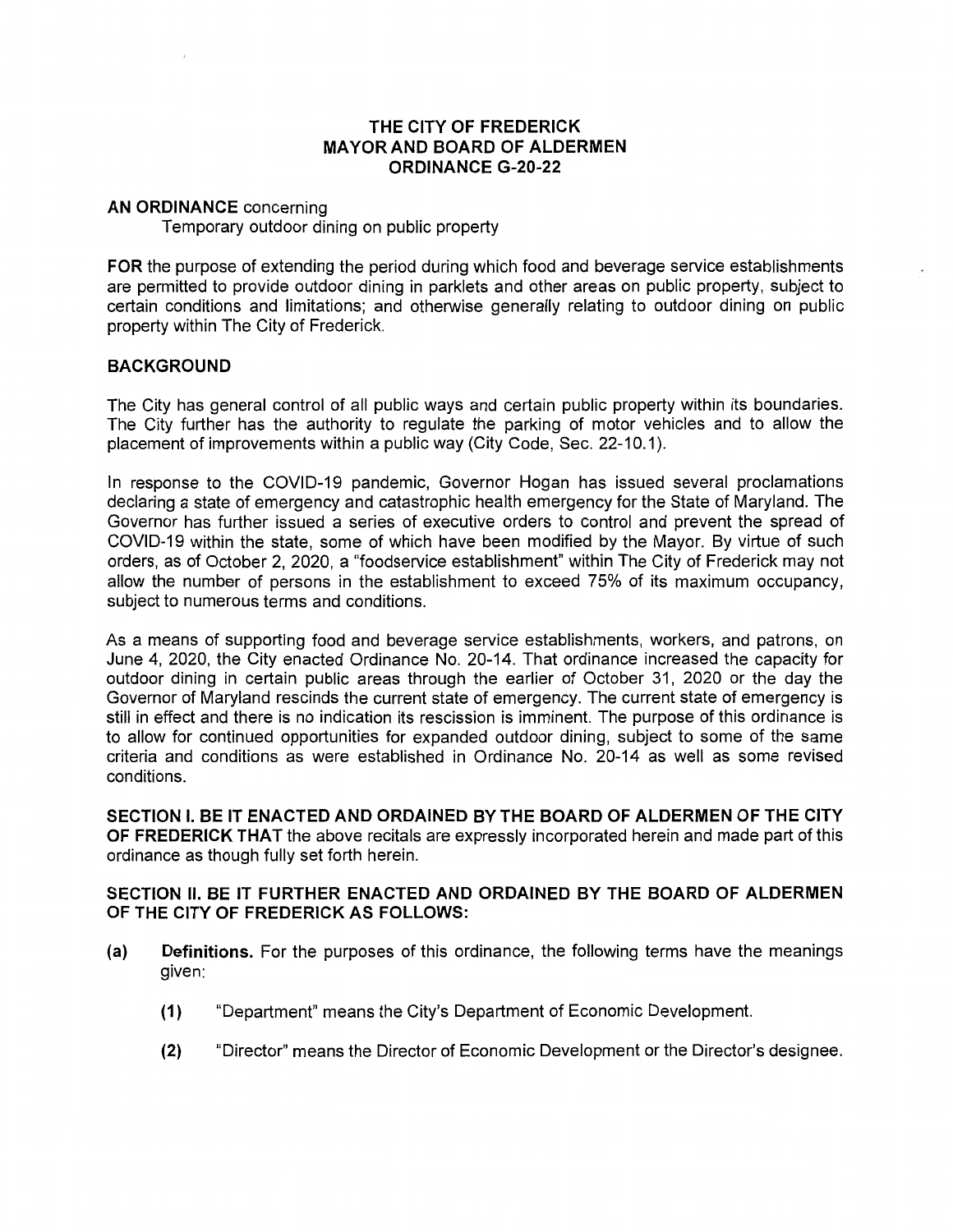- **(3)** "Food or beverage service establishment" (FBSE) means a business permitted to serve food or beverages or both for consumption on-premises, including but not limited to a general restaurant, fast food restaurant, restaurant with entertainment, winery, brewery, distillery, delicatessen, or ice cream parlor, as those terms are defined or used in the Land Management Code (Appendix A of the Frederick City Code).
- **(4)** "Outdoor dining area" means the public property being used by an FBSE for outdoor dining in accordance with this ordinance, including parklets, parks, and other public property.
- **(5)** "Parklet'' means a portion of a public street designated as parking space between the travel lanes and the curb; and intended to provide space for customers of adjacent restaurants to enjoy outdoor dining.
- **(6)** "Sidewalk cafe ordinance" means Chapter 22, Article VII of the Frederick City Code.
- **(7)** "Sidewalk cafe permit" means a permit issued under the sidewalk cafe ordinance.
- **(b) Prior laws.** This ordinance expressly supersedes any conflicting provision in any City Code provision, ordinance, regulation, or policy, including but not limited to the sidewalk café ordinance. This ordinance shall be construed to give full effect to the language set forth herein.
- **(c) Vested rights.** The establishment, use, or operation of an outdoor dining area does not create any vested right in the property being used.
- **(d) Administration.** The Director may develop and implement administrative regulations as needed for the efficient implementation and enforcement of this ordinance.

### **(e) Outdoor dining, generally.**

- **(1)** An FBSE may serve food and beverages to customers in outdoor dining areas, subject to all applicable laws and regulations, including but not limited to this ordinance, the Frederick City Code, state health department and liquor regulations, and orders issued by the Governor of Maryland.
- **(2)** Nothing in this ordinance shall be construed to eliminate the requirement to obtain any permit or approval required by any government agency with jurisdiction over the FBSE, including but not limited to the Frederick County Liquor Board or the Frederick County Health Department.
- **(3)** Outdoor dining areas for individual FBSEs will be designated by the Director of Economic Development and will be memorialized as part of the agreement referenced in subsection (i) of this section.

# **(f) Operating requirements.**

**(1)** All furniture and temporary structures must be removed from the outdoor dining area and secured in an approved location when the outdoor dining area is not in use.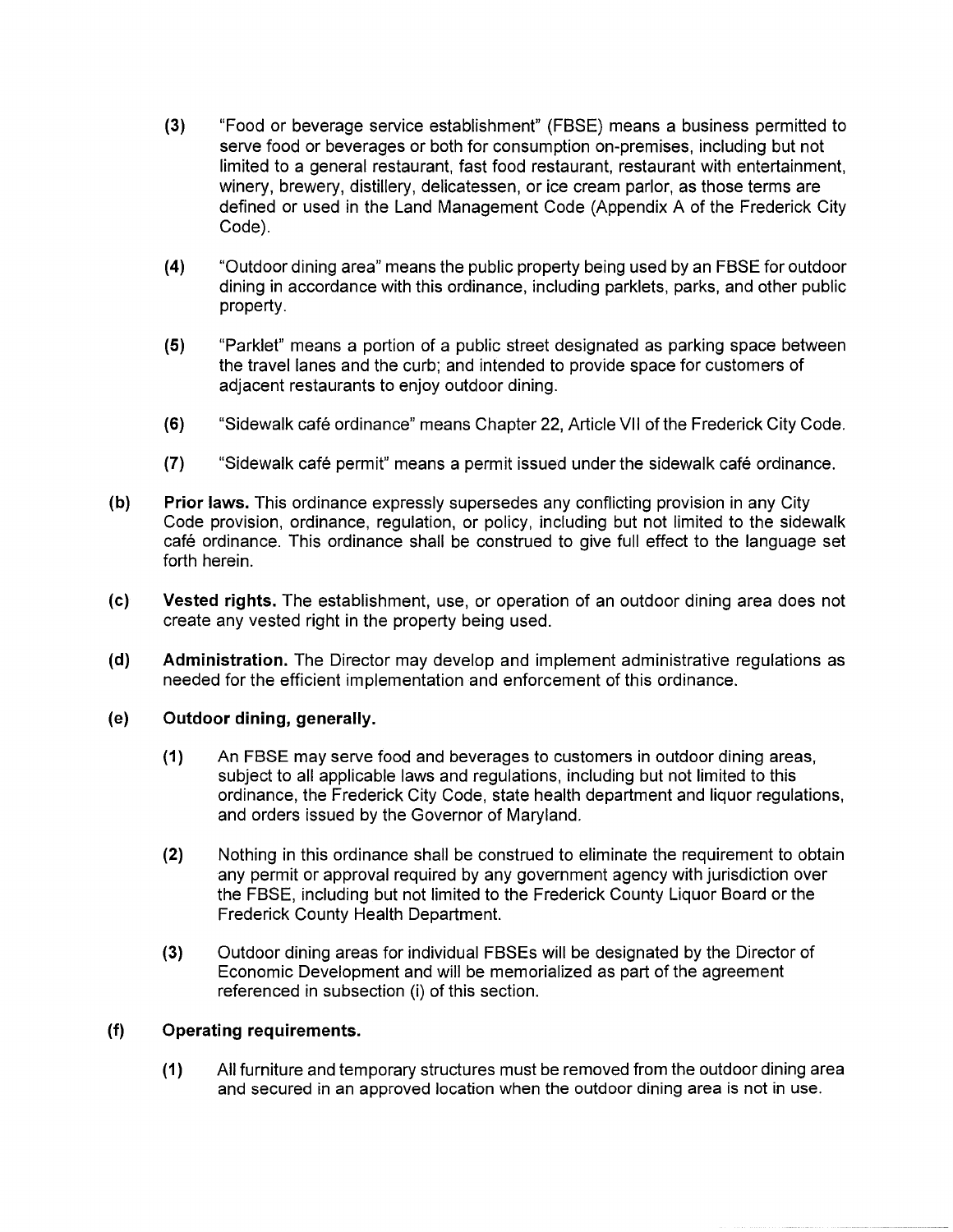- **(2)** In locations designated by the Directory, temporary outdoor structures, including tents and awnings, may be used in outdoor dining areas in accordance with this paragraph. Temporary structures on public property require a separate building permit. Temporary structures must be weighted, anchored, or secured to the ground, but cannot be anchored with any method that requires screwing, cutting, or drilling into the public way or any other public property. Temporary structures must be at least 10 feet from any adjacent permanent or temporary structure, parked car, vegetation, or other combustible material, and may not obstruct or impede the use of drive aisles, fire lanes, or hydrants. The Director may prohibit the use of temporary structures during severe weather events.
- **(3)** Portable propane-fired or electric heaters may be used in open, uncovered portions of outdoor dining areas. Heaters shall be installed, operated, and maintained in a safe manner in accordance with the prescribed recommendation of the manufacturer and the City Fire Prevention Code. Electric heating equipment should be unplugged or disconnected and removed from public property for overnight storage. Propane canisters shall not be stored on public \property.
- **(4)** The owner of an FSBE shall ensure that an outdoor dining area is kept in a clean and safe condition at all times. Outdoor dining areas, including storm drain inlets and curb lines located thereon, must be kept free of leaves, ice, and snow. Leaves must be bagged in biodegradable compost bags and placed on the sidewalk for pickup by the City on the appropriate day each week. Within 12 hours after snow stops falling, the owner of an FSBE shall remove any accumulated snow and ice from the outdoor dining area.
- (g) **Parklets.** Outdoor dining will be permitted in parklets on those streets or portions of streets designated by the Mayor for such purpose subject to all applicable provisions of this ordinance, including the following conditions:
	- **(1)** A parklet may not be located within parking space reserved for individuals with disabilities.
	- **(2)** An FSBE with an existing sidewalk cafe permit shall remove all property comprising the sidewalk cafe before placing any property in a parklet. The sidewalk cafe permit shall be deemed suspended for the duration of the use of the parklet.
	- **(3)** No personal property used in a parklet may encroach into the travel lanes or onto the sidewalk. No portion of a parklet may obstruct access to any hydrants, streetlights, mailboxes, or any other such improvement on the adjacent street or sidewalk area. To ensure a clear path of travel along the sidewalk as well as adequate physical distancing of individuals, all furniture and other personal property must be at least 7 feet from the face of any adjacent building.
	- **(4)** Umbrellas may be used but must be a solid color with no markings or graphics. All furniture, umbrellas, and other personal property must be immediately removed in the event of severe weather.
- **{h) Parks and other public property.** Outdoor dining will be permitted in city parks or on other city property designated by the Mayor for such purpose subject to all applicable provisions of this ordinance. Umbrellas may be used but must be a solid color with no markings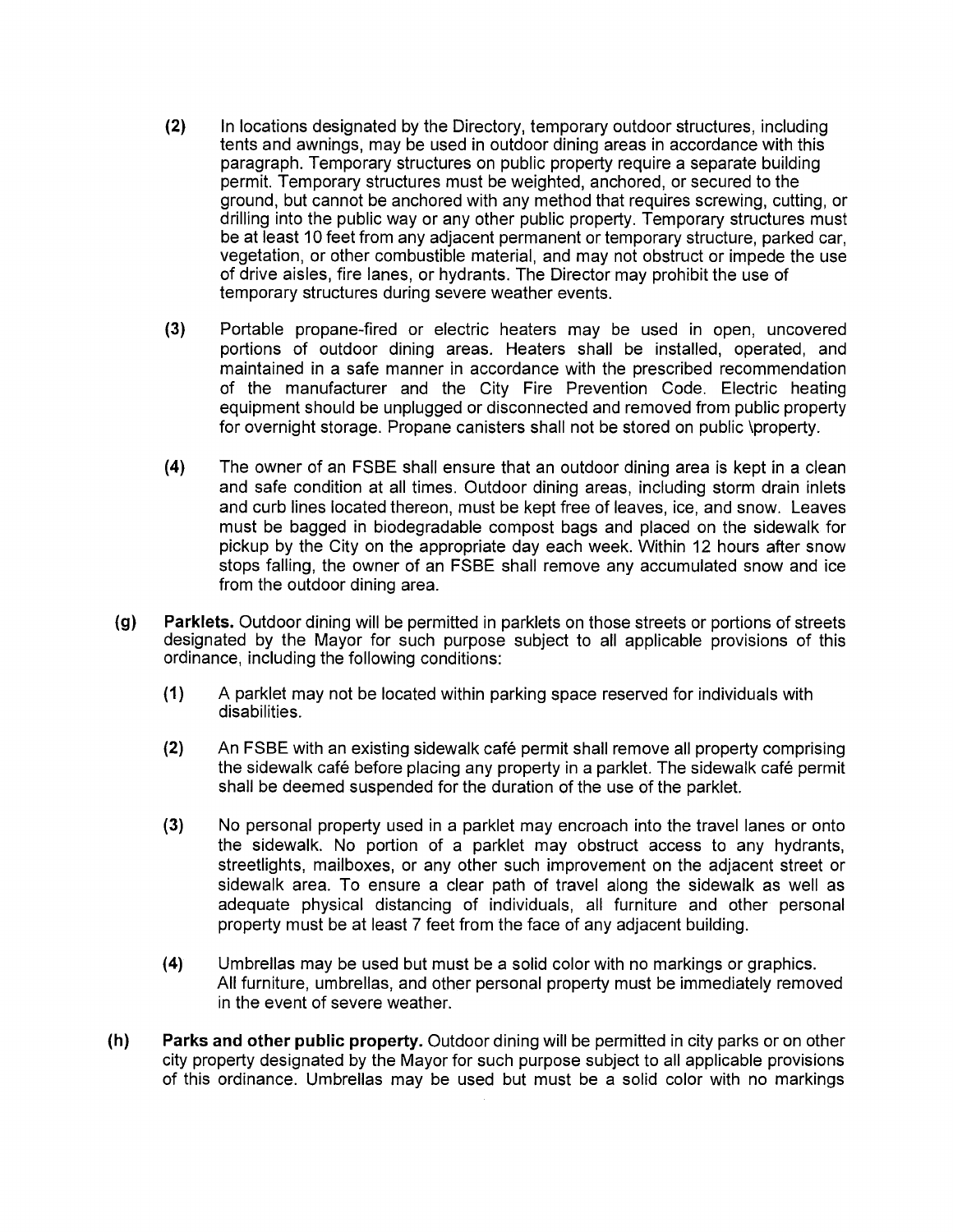or graphics. All furniture, umbrellas, and other personal property must be immediately removed in the event of severe weather.

## (i) **Existing sidewalk cafes.**

- **(1)** In addition to the automatic suspension established in subsection (f) of this section, the Director may suspend an existing sidewalk cafe permit if the Director deems it necessary to effectuate the provisions of this ordinance. Before suspending a permit, the Director shall provide written notice to the permit holder setting forth the grounds, effective date, and length of the suspension. For purposes of this paragraph, "Director" means the Director of Public Works or designee.
- **(2)** The sidewalk cafe ordinance is hereby modified such that enclosures need not be constructed of a stable, rigid framework and may instead include ropes or chains, railings, or other such temporary, easily removed barriers.

## **(j) Agreement required.**

- **(1)** Except as otherwise provided in paragraph (3) of this subsection, an FBSE wishing to provide outdoor dining in accordance with this ordinance shall enter into an agreement with the City for such purpose. An agreement issued under this section will:
	- **(A)** include provisions requiring the FSBE to adhere to all applicable orders of the Governor, including but not limited to the requirements for staff to wear face coverings, for patrons (except household members) to be seated at least six feet away from each other, and to clean and disinfect in accordance with CDC and MOH guidelines;
	- **(8)** require the FBSE to carry liability insurance and to indemnify the City and hold the City harmless with respect to any damages arising from personal injury or property damage sustained from the installation, use, operation, or maintenance of an outdoor dining area under this ordinance;
	- **(C)** specify hours of operation for the outdoor dining area;
	- **(D)** indicate where the FSBE's property will be stored when the outdoor dining area is not in use;
	- **(E)** include a statement as to whether or not the possession, consumption, and sale of alcoholic beverages is permitted, subject to a valid liquor license and all other applicable laws and regulations; and
	- **(F)** be valid starting on the date of its issuance and ending on the earlier of October 31, 2021 or 30 days after the day the Governor of Maryland rescinds the current state of emergency.
- **(2)** This paragraph applies to an FBSE that has entered into an outdoor dining agreement with the City pursuant to Ordinance No. 20-14, and which is not proposing to change the location of its outdoor dining area. The FBSE and the City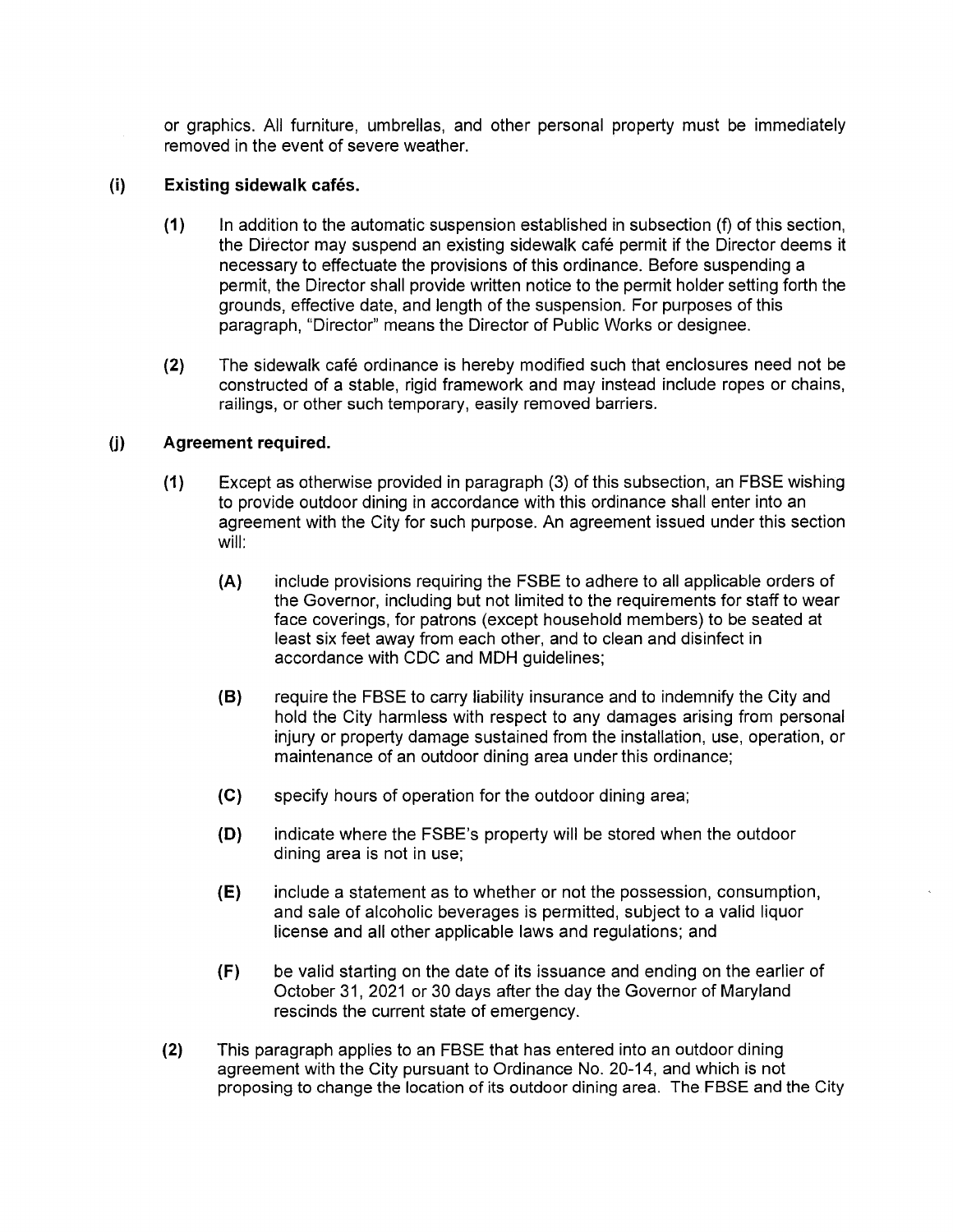may amend the prior agreement to incorporate the new deadlines and requirements of this ordinance.

**(3)** The Director of Economic Development is hereby authorized to sign an outdoor dining agreement or amendment to an outdoor dining agreement on behalf of the City.

## **(k) Agreement application process.**

- **(1)** Any person seeking to enter into a new outdoor dining agreement shall file a completed application with the Director, on a form provided by the Department. The application must be signed by the owner of the FBSE providing the outside dining. If ownership of an FBSE is transferred, the owner must notify the Department of the change.
- **(2)** In addition to any other information required by the Department, an application for a new outdoor dining agreement must include a plan showing scaled drawing of dimensions of the proposed outdoor dining area, and details of the furniture and temporary structures to be used, and an operations plan.
- **(3)** The Department shall review a submitted application for a new outdoor dining agreement for compliance with this section. If the Department finds that the applicant meets the requirements of this section, subject to the availability of space for outdoor dining area and other reasonable considerations, the Department will prepare a proposed agreement and submit it to the applicant for signature. When the agreement is fully executed, the Department will issue the applicant a notice to proceed with installation and operation of the outdoor dining area.
- **(4)** Any person seeking to amend a dining agreement entered into under Ordinance No. 20-14 shall file a completed application with the Director, on a form provided by the Department.
	- **(A)** The application for an amendment must specify any changes proposed to the design or operation of the outdoor dining area. Upon review of the application, the Department may require the applicant to submit an application for a new outdoor dining agreement instead of amending the agreement entered into under Ordinance No. 20-14.
	- **(B)** If the Department finds that the applicant meets the requirements of this section, the Department will prepare a proposed amendment and submit it to the applicant for signature. The Department will notify the applicant when the amended agreement is fully executed.
- (I) **Penalties.** Violation of any provision of this ordinance is a municipal infraction punishable by a fine of \$100. Each day a violation continues is deemed a separate offense. In addition, the City may seek any other remedies available to it at law or in equity.